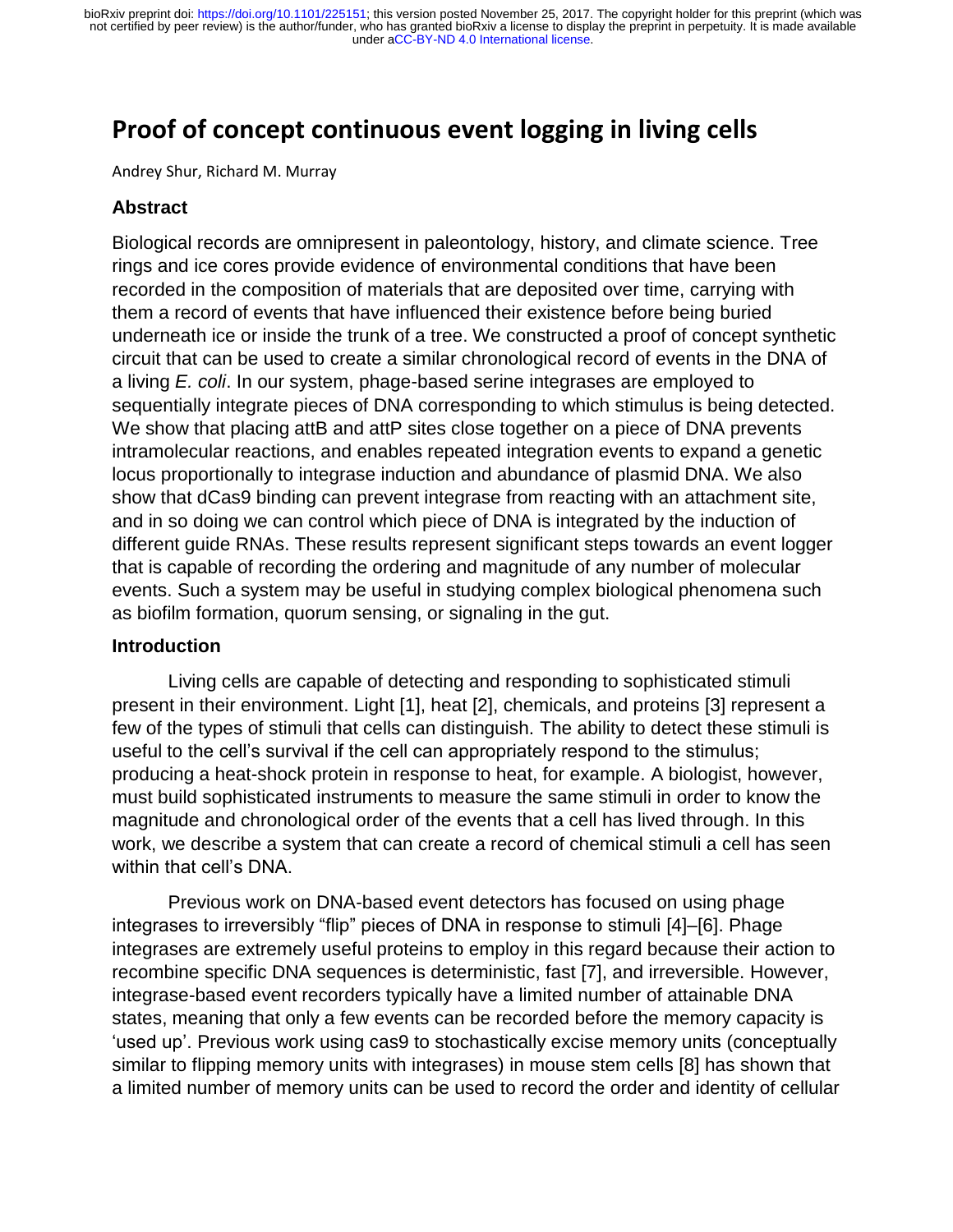events over many generations. However, lineage information or cellular events can only be recorded until all memory units have been excised or flipped, a fact which places a fundamental limit on such event recording systems.

The CRISPR system represents a natural chronological record [9] of stimuli where pieces of DNA corresponding to phages are inserted into the genome in the order in which the phages were encountered. Phage genomes are chopped into short oligos, which get inserted into the front of the CRISPR array through the action of the Cas1 and Cas2 proteins. In so doing the CRISPR system keep inserting more phage sequences and making the CRISPR array longer, in contrast with more limited integrase-based memory. More recently encountered phages appear closer to the promoter at the front of the CRISPR array, thus those guides are produced in greater abundance than older guides that reside farther down the array. This allows the cell to focus its immune defenses against more pressing threats, while eventually forgetting the faces of long-vanquished foes.

Several groups have endeavored to harness this recording system to encode the presence of electroporated oligos [10] and chemical stimuli [11] in a "DNA tape recorder" type of circuit that takes advantage of random spacer acquisition during overexpression of cas1-2 proteins. In particular, Sheth et al [11] have developed a very interesting circuit that utilizes an inducible copy number plasmid to convert a chemical stimulus into DNA abundance, which is in turn reflected in the identity of "random" DNA spacers acquired in the CRISPR array. Using this system, Sheth et al can identify the presence/absence and chronological order of three different chemicals over a period of four days.

We designed and built a conceptually similar system that can record the chronological order of stimuli in repeatedly integrated DNA elements, using phage integrases instead of cas1-2. Our event logger consists of three components. A set of "data plasmids" serves as a source of DNA for integration, taking advantage of plasmid replication to maintain a pool of un-integrated DNA. A synthetic genetic network serves as the control system which converts stimulus detection into plasmid integration. An engineered genomic integration site allows for simplified extraction and purification of the integrated fragments for sequencing and read-out.

We believe that our system offers several advantages over that developed by Sheth et al. First, phage integrases are much more efficient and their recognition site is more well-defined than that of cas1-2, which allows our system to react faster than cas1-2 while being less toxic, since phage integrases will not interact with the *E. coli* genome if their cognate attachment site is not present. Second, our system can allow integration of any size of DNA fragment, which can lead to wider applications such as stimulus-directed pathway assembly or programmed integration of promoters and other active genetic elements. We envision these systems being used to produce "molecular sentinels"—bacteria that can be seeded in a river or a waste treatment plant or a gut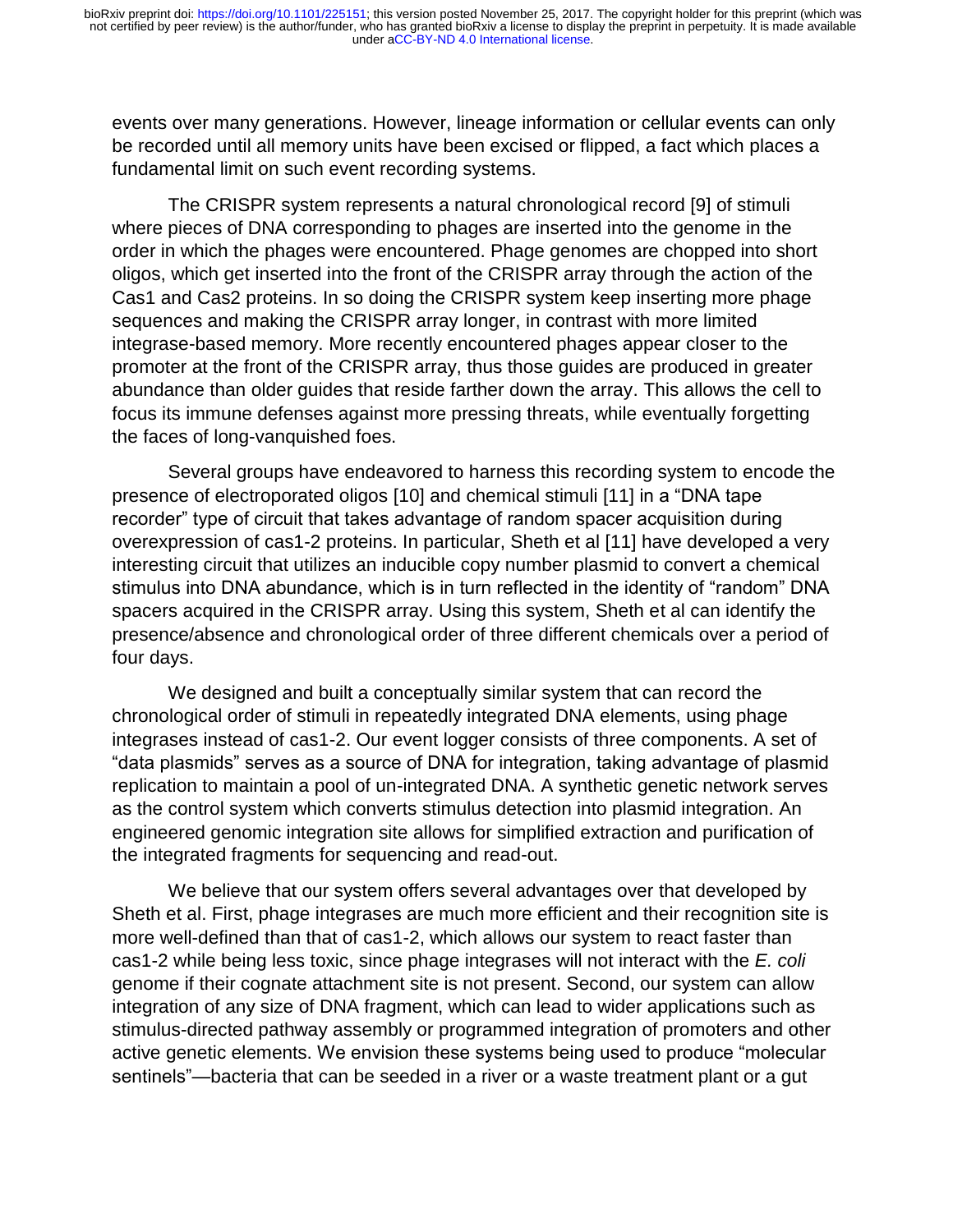microbiome to record chemicals or hormones present over time in a much less obtrusive way than using conventional means.

# **Results**

Serine integrases will catalyze a recombination reaction between attP and attB sites, converting these into unreactive attL and attR sites [12]. To allow repeated integration into the same site, a data plasmid must contain both attP and attB sites, to replace the attB site which is destroyed by the recombination. This presents a challenge because intramolecular attachment sites may be recombined with much higher efficiency than intermolecular sites, meaning that data plasmids will be consumed in non-constructive reactions faster than they can be integrated into the genome. We determined that placing parallel attachment sites closer than 100 bp, as measured from the edge of the attB and attP sequences, decreases the rate at which intramolecular recombination occurs at a rate inversely proportional to the distance between the sites (Figure 1). The minimum intramolecular integration rate occurs at 0 bp spacing, resulting in less than 5% of the intramolecular integration activity seen with 100bp spacing.



Figure 1: **A**) conceptual representation of the genome event logging circuit. Data plasmids are selected by the recording circuit to be inserted into the integration site, directed by an external stimulus. **B**) Minimal site spacing required for intramolecular integration. Plasmids containing a variable length spacer are incubated with integrase-expressing plasmid in cellfree extract. After incubation for 20 hours, plasmids are purified and transformed into competent cells such that each cell gets one or zero plasmids. Recombined plasmids yield green colonies, while un-recombined plasmids do not express GFP. Colonies were counted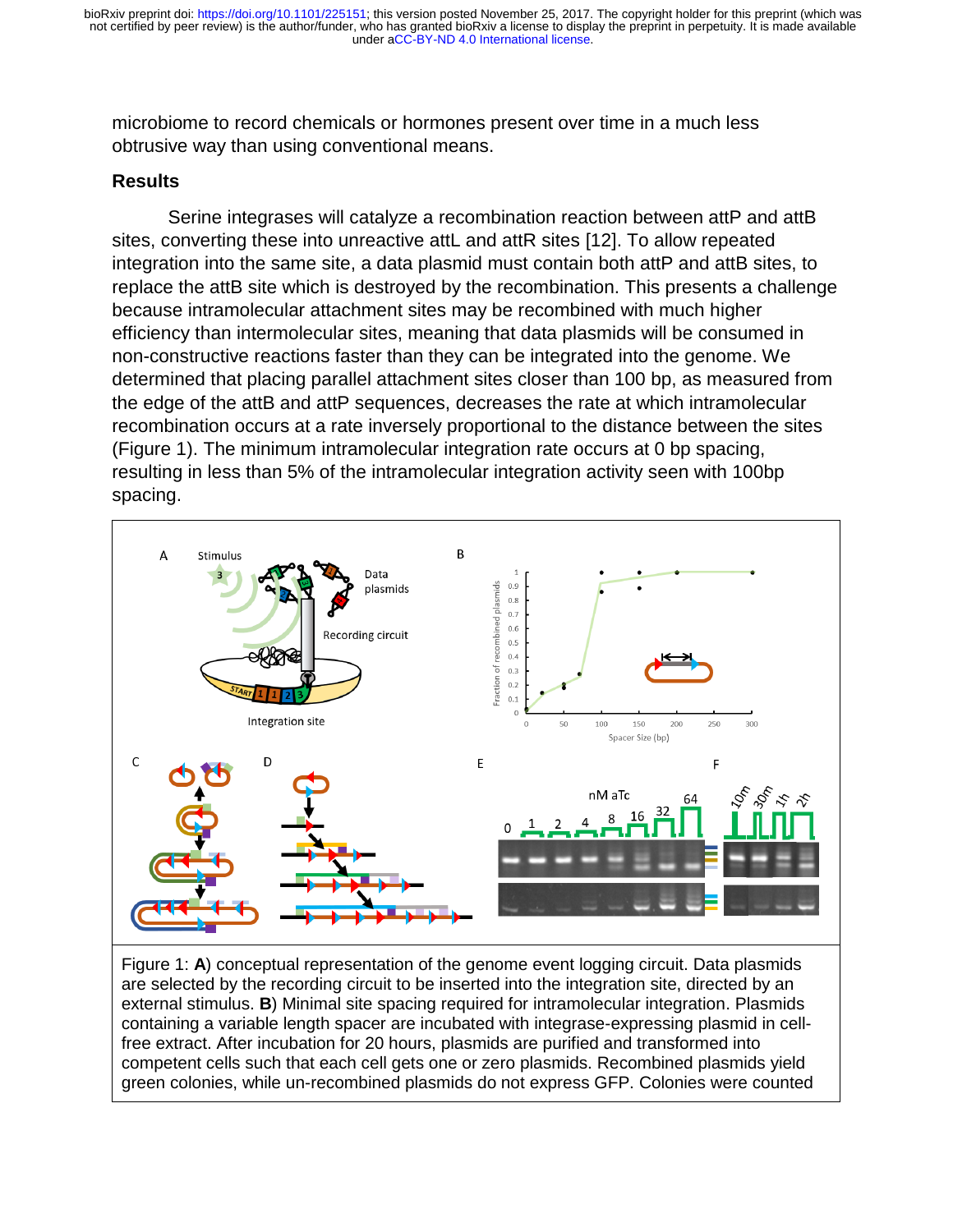and the results are plotted. Green line is purely for visualization. **C**) Possible integrase reactions that affect the data plasmid. Data plasmids can undergo an intramolecular reaction (up arrow) aka deletion, or intermolecular reaction with other data plasmids, aka multimerization. Green and purple squares represent PCR primers used to detect the presence of deleted or multimerized plasmids. Colored lines represent the PCR product that is obtained, with the length increasing from yellow to green to blue. **D**) Data plasmid can integrate into the genome, yielding a repetitive DNA region. Again, PCR primers are designed such that they produce a longer product the more copies of the data plasmid are inserted. Faint violet and grey lines represent copies of the primer sites located further downstream in the genome site. **E**) PCR performed on liquid cultures of bacteria expressing integrase under an inducible promoter. Upon addition of different concentrations of aTc for one hour, data plasmids are recombined to form multimers (top) and the genome site is extended (bottom). Colored lines at the side of the plot indicate which PCR product (depicted in C and D) is seen. **F**) Same as E, but 16 nM of aTc were added for different amounts of time, after which the cells were spun down and resuspended in fresh media without inducer. A similar trend is observed, with more total amount of inducer resulting in more genome integration and more data plasmid multimerization.

Next, we constructed a proof of concept event logger system consisting of a single data plasmid and tetracycline inducible Bxb1 integrase. Upon induction, integrase was able to catalyze genome integration and data plasmid multimerization in vivo, proportional to the strength of the inducer pulse seen by the cells (Figure 1). Only one hour of induction with aTc concentations ranging from 1-64 nM generated different amounts of integration, with 32 and 64 nM resulting in nearly complete integration (intermolecular or genomic) of all data plasmids. We sought to control the population of data plasmids by arranging the integrase attachment sites in a translational fusion with chloramphenicol resistance. Thus, data plasmids inserted into the genome or multimerized would not be producing a functional antibiotic resistance gene, and the cell would be forced to maintain a population of un-recombined data plasmids to allow for recording future stimuli. However, multimerized data plasmids were not seen to decrease in number even after additional culturing of the cells for 12 hours following the application of the inducer pulse (data not shown). In addition, entire plasmids were integrated into the genome with this system, resulting in multiple functional Cole1 replication origins being present in the genome following integrase induction. We were unable to isolate cells containing different numbers of genome integrated plasmids, possibly because these high copy origins were resulting in polyploidy.

 We also wanted to allow recording of the chronological order and duration of multiple events. To this end, the integrase must select between identical attachment sites to integrate different data plasmids into the genome. We have previously shown that catalytically inactive CRISPR-Cas9 could be used to bind and prevent Bxb1 integrase from binding to specific attachment sites in cell-free extract [13]. Now we have shown that this system works in live *E. coli* (Figure 2). A plasmid containing two integrase attachment sites can be made to preferentially integrate one or the other, by co-expression of dCas9 and the appropriate guide RNA. This behavior is dependent on dCas9 expression, but a slight leak of pLac-driven guide RNAs results in colonies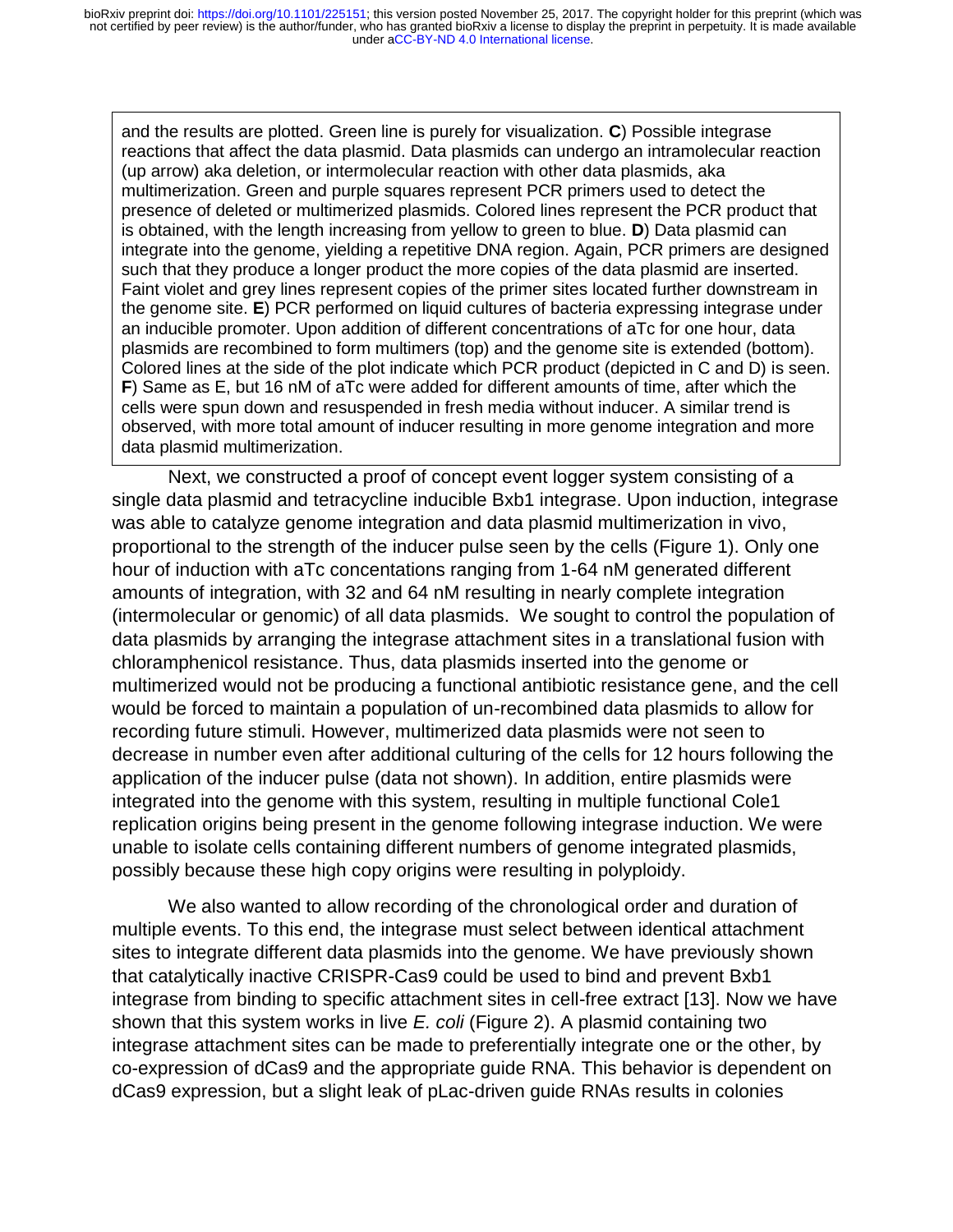nominally expressing only dCas9 to appear similar to dCas9 and second (pLac) guide RNAs in this experiment. As a proof of principle that this system is sensitive to induction magnitude, we also tried activating guide RNA and dCas9 production in advance of integrase production, to see if pre-production of guide RNA and dCas9 complexes can affect the magnitude of the attachment site repression effect (Figure 2 C). We found that pre-incubation with inducers can increase the magnitude of site selection by about two fold by pre-incubation for 100 min.

| Α |               |     | GFP+      |     |  |                                                                                                 |   |  | $RFP +$ |                |    |  |  | B                           |    |    | dCas9 | First Guide<br>Second Guide |  |             | ÷<br>۰<br>$\blacksquare$ | ۰ |               | +           |                | ÷<br>$\ddot{}$ |  | ÷<br>$\ddot{}$ |
|---|---------------|-----|-----------|-----|--|-------------------------------------------------------------------------------------------------|---|--|---------|----------------|----|--|--|-----------------------------|----|----|-------|-----------------------------|--|-------------|--------------------------|---|---------------|-------------|----------------|----------------|--|----------------|
|   | C<br>Expected |     |           |     |  |                                                                                                 | 0 |  |         |                | 20 |  |  |                             | 40 | 60 |       |                             |  |             | 80                       |   |               |             | <b>100 min</b> |                |  |                |
|   | $\Omega$      |     | 0.5       | 0.5 |  | 69 360 209 167                                                                                  |   |  |         | 53 350 299 127 |    |  |  | 50 363 400 137              |    |    | 42    |                             |  | 399 521 150 | 52                       |   |               | 328 460 118 |                | 68 346 514 115 |  |                |
|   |               |     |           |     |  | 259 122 332 44 175 124 369 45 139 90 410 46 141 72 433 48 125 63 409 49 150 73 500 28           |   |  |         |                |    |  |  |                             |    |    |       |                             |  |             |                          |   |               |             |                |                |  |                |
|   | 0.5           | 0.5 | $0.5$ 0.5 |     |  | 120 293 299 103 102 250 326 79                                                                  |   |  |         |                |    |  |  | 86 187 421 71 78 151 463 72 |    |    |       |                             |  |             |                          |   | 69 144 410 56 |             |                | 74 122 440 46  |  |                |
|   | 0.5           | 0.5 | 0.5       | 0.5 |  | 159 153 154 191 152 145 157 151 153 142 178 187 124 140 149 178 116 131 128 166 127 153 136 154 |   |  |         |                |    |  |  |                             |    |    |       |                             |  |             |                          |   |               |             |                |                |  |                |

Figure 2: **A**) In vivo integrase attachment site selection reporter construct. Blue triangles are attP sites, the red triangle is an attB site. Bent arrow and T represent promoter and terminator, respectively. In the initial configuration, the promoter is blocked by a terminator from making RNA coding for GFP (blue arrow) or RFP (yellow arrow). Upon integrasemediated recombination with attB and the first attP, the terminator after the promoter is removed and GFP is expressed. Likewise, if the second attP is chosen, the terminator and GFP sequence are removed, allowing RFP to be produced instead. Guide RNAs, represented by grey boxes with orange tails pointing to the 5' end of the guide RNA (PAM sequence is located approximately where the grey box is), can repress integration at either the first or second site. **B**) Constructs with orthogonal guide RNA sequences under control of inducible promoters were induced in the presence of a reporter construct containing specific guide RNA binding sites. Numbered boxes at the left represent the expected color of the colony if that guide RNA is expressed. For example, the first row has the #1 binding site in front of GFP, such that if guide 1 is expressed, the cells should turn red. Consequently, guide binding site #3 is present in front of RFP in the first row, so when guide #2 is expressed, cells should look the same as when no guide is expressed. **C**) Guide RNA and dCas9 were induced some amount of time before integrase was expressed. Each colored square represents the endpoint fluorescence value of a cell culture containing the test constructs and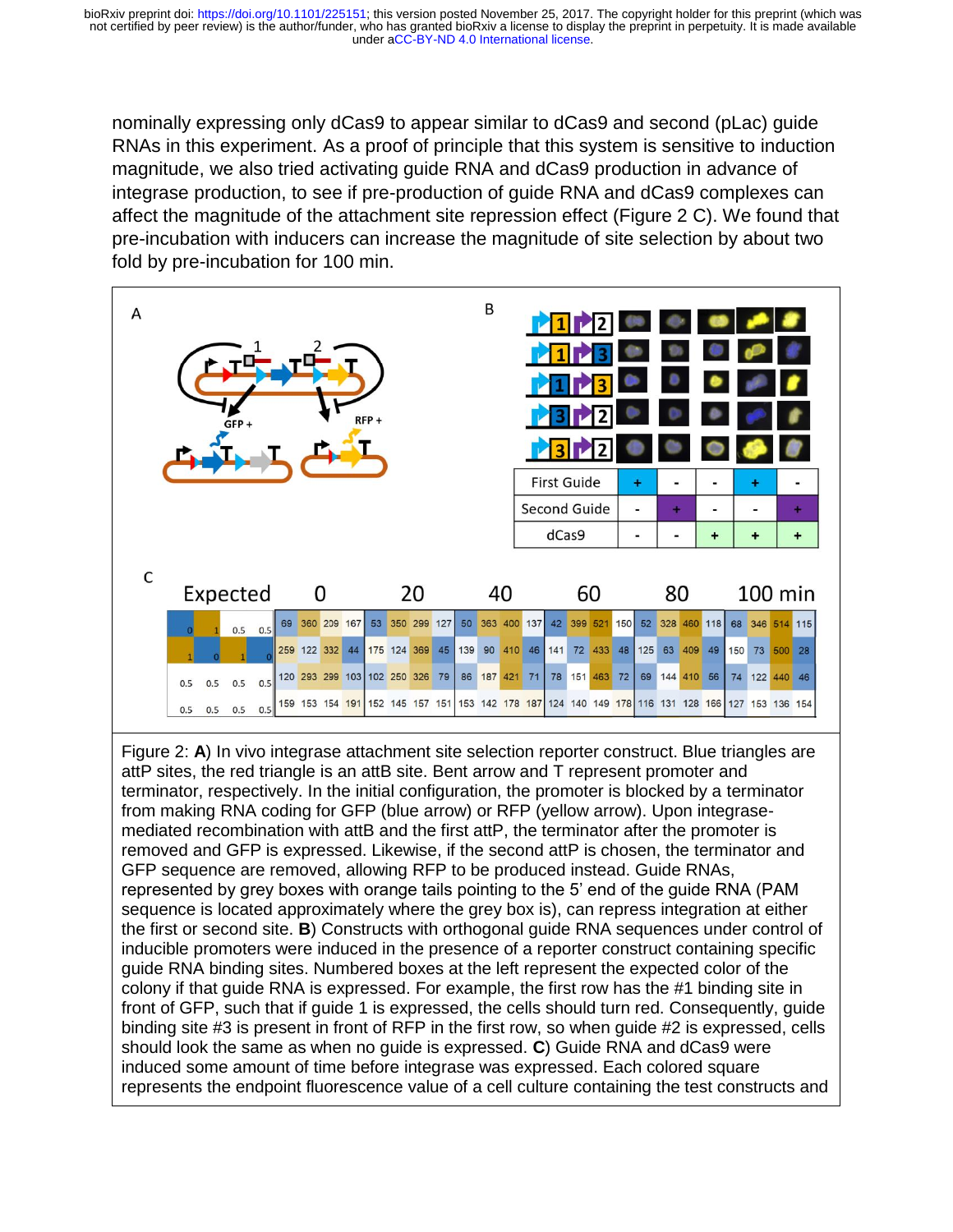dcas9/integrase control system. Vertical columns are different constructs, containing different guide RNA sequences or different guide binding sites in the reporter constructs. Horizontal columns have different inducers added; the top row induces the left guide, the second row induces the right guide, the third row induces dcas9 only, and the bottom row has no inducers added. The expected color of each well is represented with the grid at the left. Raw fluorescence values are plotted in the squares, with the color being determined by whether the number falls in the middle or at a minimal or maximal extreme of RFP expression for all wells tested in the experiment. GFP was not measured in this experiment.

We next sought to construct a data plasmid which combined dCas9 attachment site selection and continuous plasmid integration. The main goals of this design were to produce a plasmid which would not result in having high copy plasmid origins integrated into the genome, and which would contain two data plasmids carried on the same piece of DNA. TP901 can be used to excise these minimal data plasmids into minicircles which only contain the Bxb1 attB and attP sites necessary for genome integration. Once the minicircles are excised, the data plasmid must be prevented from replicating, or else the cells would fill up with plasmids that had already excised their minicircles, and no further genome integration could take place.

This is accomplished in two ways. First, the promoter necessary to drive plasmid replication from the Cole1 origin [14] can be placed within one minicircle. This way, when the minicircle is excised, the origin will stop replicating. Second, transcriptional interference from antisense promoters can be used as a way to repress sense promoters [15]. Thus, a second minicircle can be placed after the Cole1 origin, containing a terminator. Once that terminator is excised along with that minicircle, the antisense promoter will also repress plasmid replication (Figure 3 A). In this way we can construct a data plasmid that can give rise to two minicircles, either one of which will result in a plasmid that cannot replicate. This will serve to control the population of plasmids within the cell, maintaining only the plasmids which have not had their minicircles excised. Upon induction of minicircle excision, we see that the population of un-excised plasmids is maintained only in the case where minicircle excision affects plasmid replication ability. More experiments must be done, however, to confirm this effect.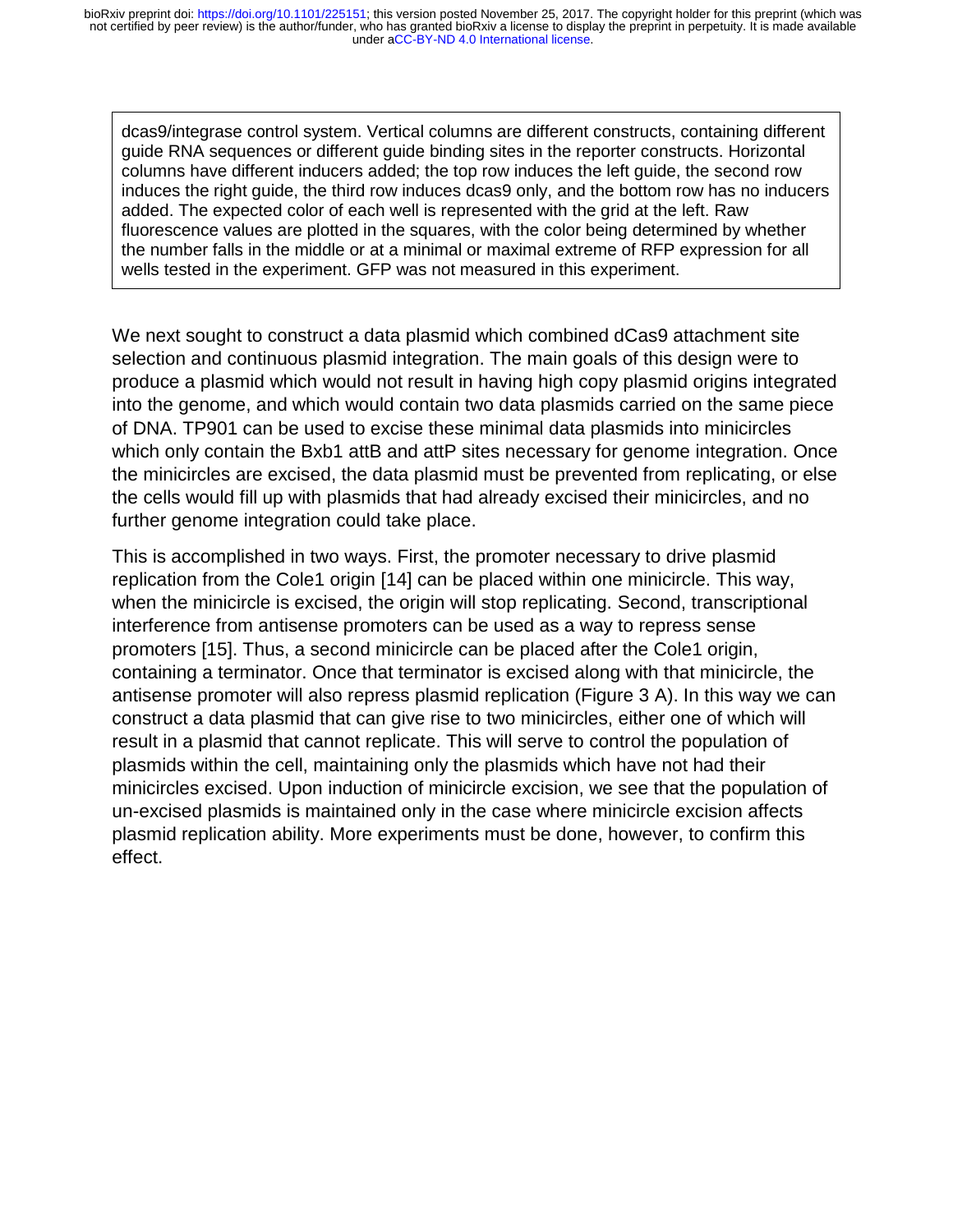under [aCC-BY-ND 4.0 International license.](http://creativecommons.org/licenses/by-nd/4.0/) not certified by peer review) is the author/funder, who has granted bioRxiv a license to display the preprint in perpetuity. It is made available bioRxiv preprint doi: [https://doi.org/10.1101/225151;](https://doi.org/10.1101/225151) this version posted November 25, 2017. The copyright holder for this preprint (which was



Figure 3. Data plasmid version 2.0. **A**) One plasmid gives rise to two minicircles (Minicircle 1 and Minicircle 2) when exposed to TP901 integrase (attB/P sites denoted by yellow and purple triangles). Each Minicircle contains a different guide RNA binding site, denoted by the grey square with a brown line. Excision of Minicircle 1 results in removing the promoter driving the origin of replication, which leads to a replication-incompetent plasmid. Excision of Minicircle 2 leads to removal of a terminator (indicated by red octagon), which allows an antisense promoter to drive transcription antisense to the origin of replication, which leads to transcriptional interference and repression of replication. **B**) a test plasmid, which contains a second promoter outside of the Minicircle. In this construct, when the Minicircle is created, the resulting plasmid can still replicate. **C**) Minicircle test PCRs, done without ( - ) and with ( + ) induction of TP901 integrase. Black arrowhead represents the expected size of an unexcised minicircle, and the white arrowhead represents the expected size of excised minicircle. In this experiment, full data plasmid was used, as depicted in (A). Upon induction of minicircle excision, plasmids with unexcised minicircles are maintained, since only those plasmids can replicate. **D**) TP901 induction experiment, performed on the control plasmid depicted in (B). The control plasmid can replicate after the minicircle is excised, thus plasmids convert to the "excised" version after integrase induction.

# **Discussion**

 We have developed a proof of concept system that allows tape recorder-like sequential recording of stimuli in a bacterium's DNA. The basic idea is to allow a bacterium to choose between a set of data plasmids to integrate, depending on the stimuli that are perceived. Integrase attachment sites B and P present on the data plasmids allow continued integration of these plasmids into a single B site in the genome, and selective expression of guide RNAs from chemical sensitive promoters will result in binding and "repression" of attachment site activity, allowing the system to "choose" a data plasmid to insert from a set of possible varieties. In this report we have described a series of steps approaching a complete system capable of genetic recordings, but we are still working to obtain sequences of these repeatedly integrated genome sites. Our goal, of course, is to be able to start with a genome site sequence, and then determine what the sequence of stimuli had to be to obtain such a sequence.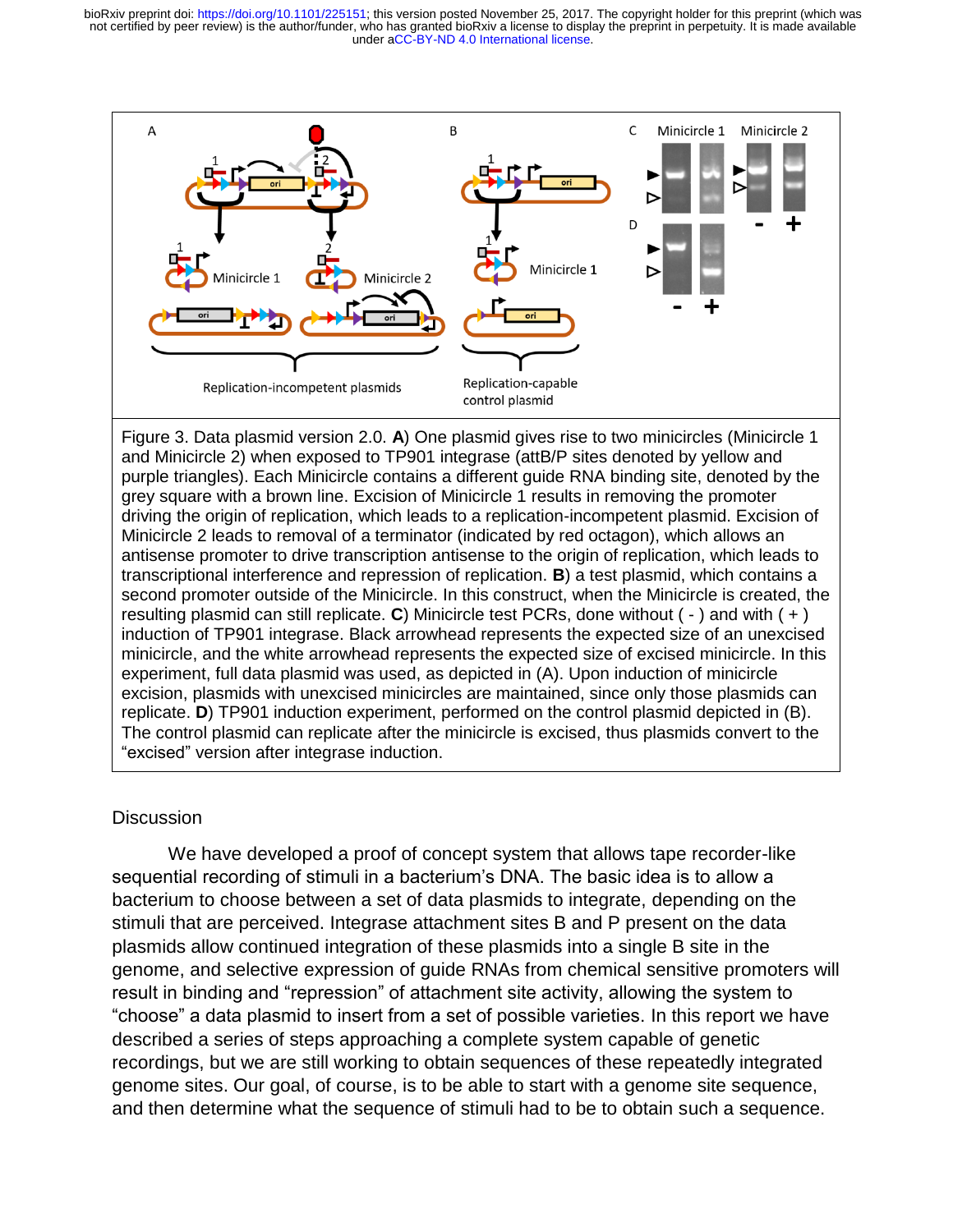Sheth et al [11] have developed a similar system, taking advantage of the random spacer integration afforded by cas1-2 protein overexpression to integrate portions of a "trigger plasmid", whose copy number is varied by selective induction of Rep protein expression by chemical sensitive stimulus. The Sheth et al method shares many similarities to the method proposed here, but we believe that our method is more inherently flexible and capable of doing more. Since we have decided to utilize serine integrases for our event logger, we can take advantage of the fact that they are capable of integrating large pieces of DNA. There are also many different integrases that have been characterized, with different attachment site specificities to choose from [16]. Thus, our system has greater flexibility in terms of what the final genome array sequence will be. One can imagine a system where entire genes are integrated sequentially, producing a complex operon that is defined by the order of stimuli that a cell has seen. Integrases are known to be quite fast and efficient at recombining DNA, which means we could get away with very low integrase expression, while cas1-2 may have to be driven at expression levels that would stress the cell.

### Materials and Methods

### Cell strains

Cells used were DH5alpha Z1 from Lutz et al [17]. Genome site constructs were made by Gibson assembly into SpeI-KpnI digested pOSIP KH or pOSIP KO from Pierre et al [18], followed by genome integration and pE-FLP excision protocol as described.

# **Constructs**

Bxb1 integrase sequence was amplified from the Dual-recombinase-controller vector, which was a gift from Drew Endy (Addgene plasmid # 44456) [6]. dCas9 was amplified from pAN-PTet-dCas9, which was a gift from Christopher Voigt (Addgene plasmid # 62244) [19]. Guide RNA sequences were G1: GTTGACcagacaaacccatt, G2: GTTGACcagacaaacctagt, G3: GTTGACcagacaaaccaatg, sgRNA scaffold sequence:

GTTTTAGAGCTAGAAATAGCAAGTTAAAATAAGGCTAGTCCGTTATCAACTTGAAAAAGTGGCACCGAGTCGGTG C. Bxb1 attB: GGCTTGTCGACGACGGCGTGCTCCGTCGTCAGGATCAT, Bxb1 attP: GGTTTGTCTGGTCAACCACCGCGTGCTCAGTGGTGTACGGTACAAACC, TP901 attP (mc1): GCGAGTTTTTATTTCGTTTATTCAAATTAAGGTAACTAAAAAACTCCTTT, TP901 attB (mc1): AACACAATTAACATCCAAATCAAGGTAAATGCTTT, TP901 attB(mc2): AACACAATTAACATCTCAATCAAGGTAAATGCTTT, TP901 attP(mc2): GCGAGTTTTTATTTCGTTTATTTCAATTAAGGTAACTAAAAAACTCCTTT. Cole1 origin with no promoter was made by PCR with PCOLE1NOP001\_F: AAAGGTCTCAGCTTGCAAACAAAAAAACCACCGCTACC, and PCOLE1NOP002\_R: AAAGGTCTCACTCCGCCAGGAACCGTAAAAAGGCC, Promoter in Minicircle 1 was: tttacggctagctcagtcctaggtatagtgctagc, Promoter in front of Minicircle 2 was: ttgacagctagctcagtcctaggtataatactag.

# Experiments

Cells were grown to 0.2 OD then inducers were added. 1-64 nM Anhydrotetracycline (Sigma), 0.2 uM Sodium Salicylate (Sigma), 0.2% Arabinose (Teknova), 1 mM Isopropyl-beta-D-thiogalactoside (Sigma).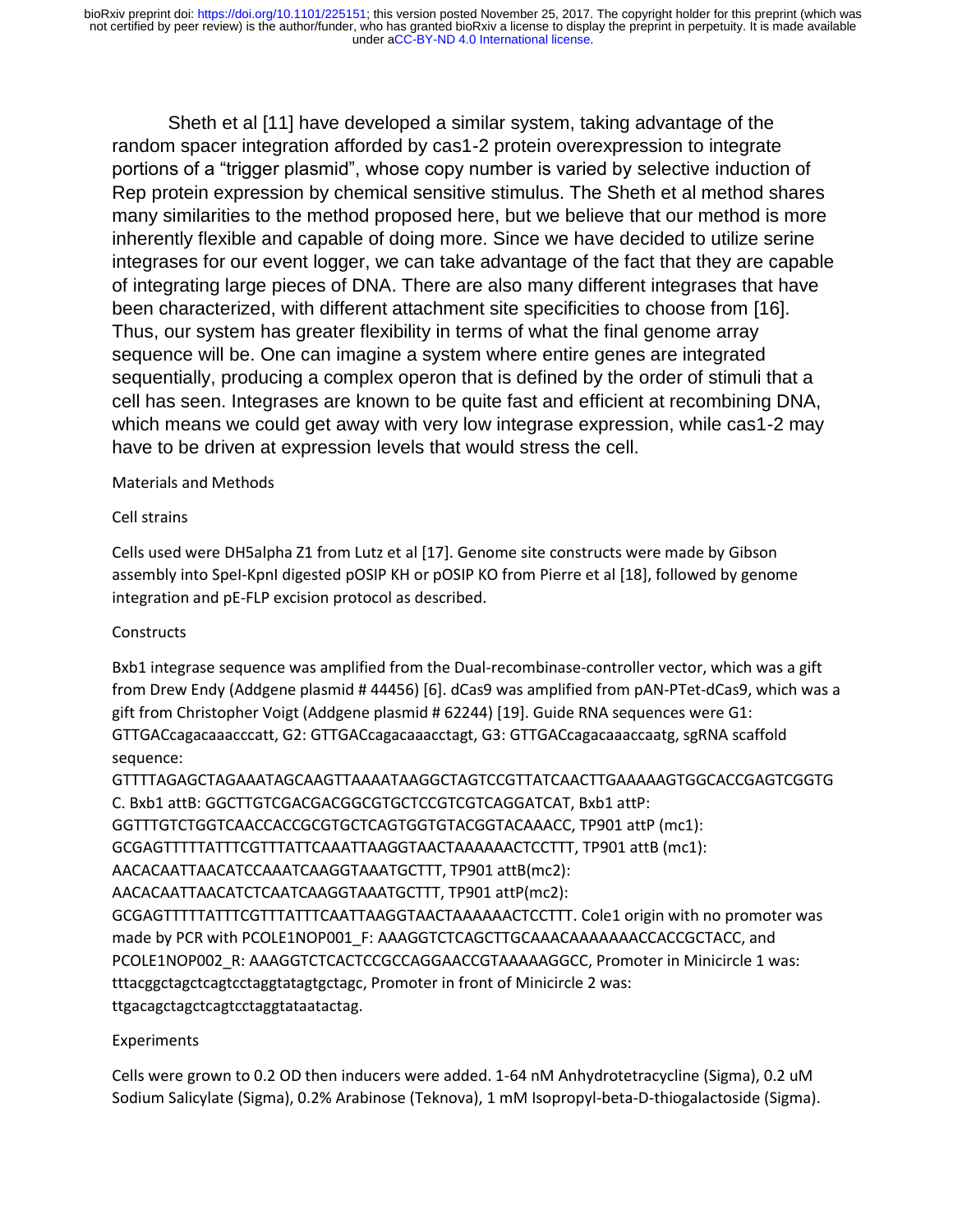Cells were subsequently grown for varying amounts of time. Then, 10 uL of cells were transferred into another 1 mL of culture and cells were grown for 12 hours again.

#### References

- [1] J. Fernandez-Rodriguez, F. Moser, M. Song, and C. A. Voigt, "Engineering RGB color vision into Escherichia coli," *Nat. Chem. Biol.*, vol. 13, no. 7, pp. 706–708, 2017.
- [2] D. I. Piraner, M. H. Abedi, B. A. Moser, A. Lee-Gosselin, and M. G. Shapiro, "Tunable thermal bioswitches for in vivo control of microbial therapeutics," *Nat. Chem. Biol.*, vol. 13, no. 1, pp. 75– 80, 2017.
- [3] R. Tecon and J. R. Van Der Meer, "Bacterial biosensors for measuring availability of environmental pollutants," *Sensors*, vol. 8, no. 7, pp. 4062–4080, 2008.
- [4] J. Bonnet, P. Subsoontorn, and D. Endy, "Rewritable digital data storage in live cells via engineered control of recombination directionality," *Proc. Natl. Acad. Sci.*, vol. 109, no. 23, pp. 8884–8889, 2012.
- [5] V. Hsiao, Y. Hori, P. W. K. Rothemund, and R. M. Murray, "A population-based temporal logic gate for timing and recording chemical events," *Mol. Syst. Biol.*, vol. 557, pp. 1–17, 2016.
- [6] N. Roquet, A. P. Soleimany, A. C. Ferris, S. Aaronson, and T. K. Lu, "Synthetic recombinase-based state machines in living cells," *Science (80-. ).*, vol. 353, no. 6297, p. aad8559-aad8559, 2016.
- [7] S. Singh, P. Ghosh, and G. F. Hatfull, "Attachment Site Selection and Identity in Bxb1 Serine Integrase-Mediated Site-Specific Recombination," *PLoS Genet.*, vol. 9, no. 5, 2013.
- [8] K. L. Frieda, J. M. Linton, S. Hormoz, J. Choi, K. H. K. Chow, Z. S. Singer, M. W. Budde, M. B. Elowitz, and L. Cai, "Synthetic recording and in situ readout of lineage information in single cells," *Nature*, vol. 541, no. 7635, pp. 107–111, 2017.
- [9] J. a. Doudna and E. Charpentier, "The new frontier of genome engineering with CRISPR-Cas9," *Science (80-. ).*, vol. 346, no. 6213, pp. 1258096–1258096, Nov. 2014.
- [10] S. L. Shipman, J. Nivala, J. D. Macklis, and G. M. Church, "Molecular recordings by directed CRISPR spacer acquisition," *Science (80-. ).*, vol. 353, no. 6298, p. aaf1175-aaf1175, 2016.
- [11] R. U. Sheth, S. S. Yim, F. L. Wu, and H. H. Wang, "Multiplex recording of cellular events over time on CRISPR biological tape," *Science (80-. ).*, vol. 958, no. November, p. eaao0958, 2017.
- [12] P. Ghosh, L. A. Bibb, and G. F. Hatfull, "Two-step site selection for serine-integrase-mediated excision: DNA-directed integrase conformation and central dinucleotide proofreading," *Proc. Natl. Acad. Sci.*, vol. 105, no. 9, pp. 3238–3243, 2008.
- [13] A. Shur and R. M. Murray, "Repressing Integrase attachment site operation with CRISPR-Cas9 in E. coli," *bioArxiv*, no. 110254, 2017.
- [14] P. T. Chansb, H. Ohmorill11, J.-I. Tomizawall, and J. Lebowitzs, "Nucleotide Sequence and Gene Organization of ColE1 DNA\*," *J. Biol. Chem.*, vol. 260, no. 15, pp. 8925–8935, 1985.
- [15] J. A. Brophy and C. A. Voigt, "Antisense transcription as a tool to tune gene expression," *Mol. Syst. Biol.*, vol. 12, no. 1, pp. 854–854, Jan. 2016.